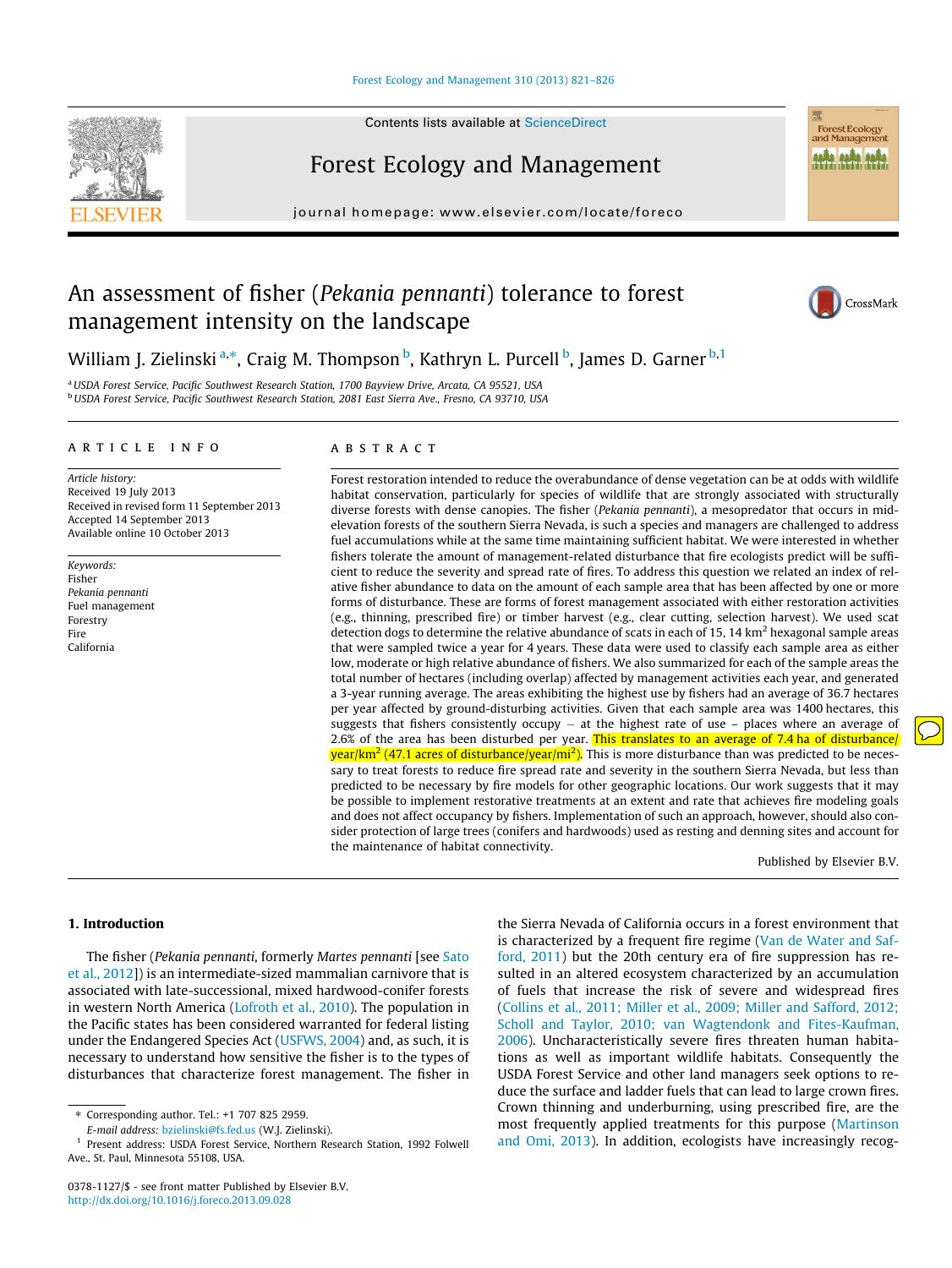nized the important role of fire in the forest ecosystems of the Sierra Nevada, for its role in nutrient cycling, forest development and the generation of structural heterogeneity that fosters a diversity of wildlife habitats (Long et al., 2013; North et al., 2009, 2012). Thus, there is a great deal of motivation to reduce accumulated fuels to the point that forests can sustain regular low-intensity fires that will restore important ecological processes.

The goal of restoring forests to conditions that will sustain regular low-intensity fire is a difficult one to achieve, especially in the face of warm and dry conditions expected in future climates (Collins and Skinner, 2013). The prevailing philosophy, at least in the Sierra Nevada, suggests that a combination of mechanical thinning and prescribed fire – distributed in a strategic arrangement designed to retard fire spread rate (Finney et al., 2007) – will address the fuel accumulation problem and also make suppression easier in situations where it is necessary. This philosophy, however, has not often considered the effects of these changes in forest structure on wildlife, especially species like the fisher that are strongly associated with spatially connected dense forests that include a significant amount of dead and downed woody material (Aubry et al., 2013; Lofroth et al., 2010; Raley et al., 2012). These habitat conditions are precisely the conditions that fire managers seek to reduce, in their effort to decrease fuels and apply treatments in spatial configurations that slow fire spread rates.

Reconciling the need to protect vulnerable fisher habitat while reducing unnatural accumulations of forest fuels has been an issue that has stymied fuels reduction actions for well over a decade in the southern Sierra. Until recently, there has been little opportunity to gather empirical evidence regarding fisher reaction to management efforts. Instead, efforts to fill this information void have been largely limited to informed inference. Truex and Zielinski (2013) explored the effects of small scale treatments (mechanical and prescribed fire) on predicted fisher resting habitat value and reported that the combination of both treatments significantly reduced resting habitat compared to controls. Scheller et al. (2011) modeled the regional effects of fuels treatments on the distribution of fisher habitat. Although the benefits of fuel treatments varied by elevation and treatment location, and there was considerable uncertainty in their projections, they found that indirect benefits to fishers of forest thinning exceeded the negative effects of treatments on habitat quality. Neither of these studies, however, evaluated the direct effects of management disturbances on fisher use of habitats. Garner (2013) used radio-tracking data to analyze second-order and third-order (Johnson, 1980) fisher habitat selection relative to treatment areas. He reported that while fishers tend to avoid treated areas when resting or foraging, they will tolerate treatments within their home range but use primarily the untreated areas. What remains unclear is the extent of the tolerance that fishers have to disturbance that occurs within the areas they use. We estimate the amount of forest management (e.g., timber harvest, vegetation management, prescribed burning) that occurs in areas regularly used by fishers. We compare these estimates with predictions by fire ecologists as to the amount (area and rate) of fuel treatment predicted to be necessary to significantly reduce fire severity and spread rate. Our goal is to help managers understand how the extent and frequency of treatments necessary to reduce the negative effects of fire compares with the proportions of areas occupied by fishers that have been subjected to some form of vegetation management.

# 2. Materials and methods

We used scat detection dogs (MacKay et al., 2008; Thompson et al., 2012) to conduct surveys for fisher scats on 210  $\text{km}^2$  of suitable habitat on the High Sierra District of the Sierra National Forest (SNF) in the southern Sierra Nevada, California. The survey

area was divided into 15, 14- $km<sup>2</sup>$  hexagonal shaped sample areas each roughly the size of a female fisher's home range (Fig. 1). These sample areas occurred between 1000 and 2000 m elevation and within an area where an empirically based model (Davis et al., 2007) predicted uniformly high habitat suitability, with the exception of one sample area (Fig. 1). Scat detector dog teams, provided by the University of Washington's Center for Conservation Biology (UWCCB) and trained to locate fisher scat, surveyed the area twice a year, in June and October, for 4 years (2007– 2010). During a month-long survey, each sample area was surveyed 3 times on different days by alternating dog teams in order to account for the variation associated with weather conditions and individual dog ability. Surveys began in the early morning hours and lasted 5–7 h, capitalizing on morning moisture and air movement. Teams carried GPS receivers that logged the team's location at 60-second intervals, generating a tracklog of the survey route. Tracklogs were consulted to aid in complete coverage of the sample area. Because of the diversity of mesocarnivore species in the area and the risk of misidentification, all scats were genetically verified as fisher by UWCCB or the USFS Wildlife Genetics Laboratory, Missoula, Montana.

Intensity of use by fishers was indexed by calculating the total number of fisher scats collected across all sampling periods, then calculating the percent of total scats collected that were found in each of the 15 sample areas. Each area was classified as high use ( $>10\%$ ,  $n = 5$ ), moderate use (5–10%,  $n = 3$ ) or low use ( $<5\%$ ,  $n = 7$ ) based on the ranked average scat detection rates. Although this was a relatively arbitrary definition, we recognize that fishers do not use all parts of the landscape equally for reasons that can have nothing to do with management actions. Instead, we simply wanted to identify those areas of the landscape that were used more often than others. It was in these areas that we were most interested in assessing the amounts of previous disturbance by forest management activities.

We related the fisher use indices to the proportion of each sample area that had been subjected to any of a selected set of forest management activities that are reported in a USDA Forest Service database referred to as FACTS (Forest Service Activity Tracking System), and a smaller database of the locations of prescribed burns maintained by the SNF. Only those 22 activities in the FACTS database that were assumed to have significant effects on fisher habitat structure or were substantial ground-disturbing activities were included (Table 1). For example, we included forms of harvest (e.g., code 4152 Group Selection Cut) and vegetation management (e.g., code 4220 Commercial Thinning) that would have direct effects on the basis of their disturbance and their alteration of forest structure. We excluded activities that did not meet this criterion or which very rarely occurred (e.g., code 4290 Administrative Changes, code 4314 Pretreatment Exam for Reforestation; code 4552 Area Fertilizing, code 4980 Other Tree Improvement; code 1250 Rearrangement of Activity Fuels). The smaller, prescribed fire database from the SNF is an internal database maintained by the High Sierra Ranger District that documents the ignition dates and extent of prescribed fires ignited on the district since 1994. All entries in this, second, database were included in the set of activities we considered affecting fisher habitat.

The extent of management activity for each sample area was quantified using a 3-year running average (calculated from 2000 to 2011) of the area (hectares) of management activities. For example, the 2005 value was calculated as the sum of 2003, 2004 and 2005 divided by 3. The running averages were based on three years to represent the average amount of disturbance experienced during a fisher generation time and to smooth the effect of yearto-year variation in amount of area treated. The 12 years of data resulted in 10, 3-year running averages for each sample area. The fisher scat data were compared to the annual area of treatments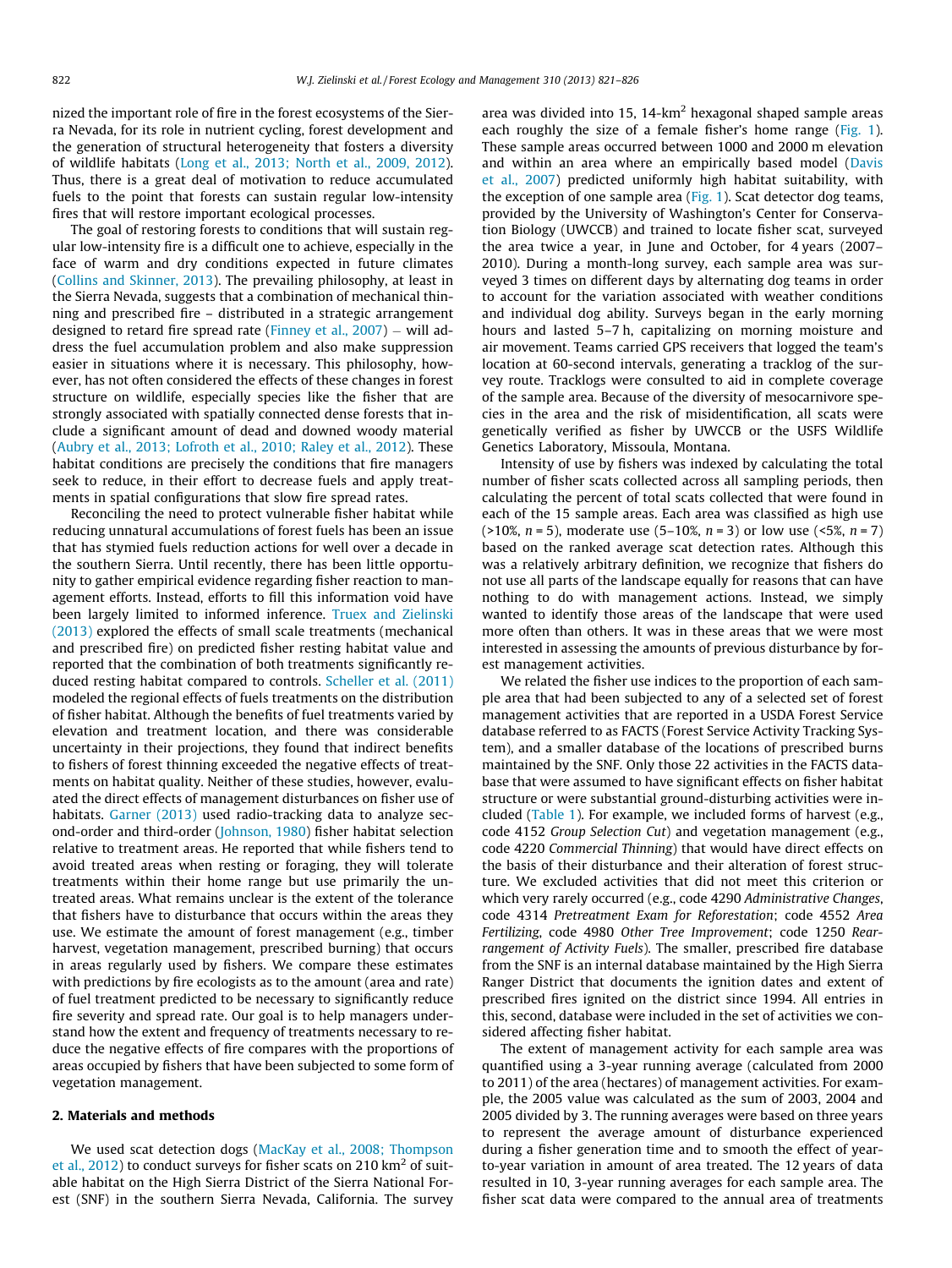

Fig. 1. Location of sample areas (cluster of hexagons) on the Sierra National Forest, California. Shading represents the results of modeling predicted fisher habitat, at the landscape scale, by Davis et al. (2007) and illustrates that all but one sample area fall within the areas of highest suitability. Also illustrated are selected elevation contours to demonstrate that all sample areas fall within the general band between 1000 and 2000 m.

#### Table 1

List of forest management activities in FACTS database that were considered to have significant effect on fishers or fisher habitat structure. Extractive activities are those related to the harvest and production of wood, usually for economic gain; restorative activities are designed to address the overabundance of small-diameter trees, surface fuel and forest density.

| Activity code | Activity                                               | Extractive | Restorative |
|---------------|--------------------------------------------------------|------------|-------------|
| 1160          | Thin of natural fuels                                  |            | X           |
| 4111          | Patch clearcutting                                     | X          |             |
| 4113          | Stand clearcutting                                     | X          |             |
| 4114          | Stand clearcutting - salvage mortality                 | X          |             |
| 4117          | Stand clearcutting                                     | X          |             |
| 4121          | Shelterwood preparation cut                            | X          |             |
| 4132          | Seed-tree seed cut                                     | X          |             |
| 4142          | Seed-tree final removal cut                            | X          |             |
| 4143          | Overstory removal cut                                  | X          |             |
| 4151          | Single-tree selection cut                              | X          |             |
| 4152          | Group selection cut                                    | X          |             |
| 4220          | Commercial thinning                                    |            | X           |
| 4230          | Sanitation (salvage)                                   | X          |             |
| 4231          | Salvage cut (intermediate treatment, not regeneration) | X          |             |
| 4232          | Sanitation cut                                         | X          |             |
| 4431          | Full planting without concurrent site preparation      | X          |             |
| 4432          | Fill-in planting without concurrent site preparation   | X          |             |
| 4470          | Site preparation for planting                          | X          |             |
| 4511          | Individual tree release and weeding                    |            | X           |
| 4521          | Precommercial thinning - individual or selected trees  |            | X           |
| 4522          | Precommercial thinning - strip                         |            | X           |
| 4530          | Pruning                                                |            | X           |

in each sample area, assessed in blocks of 3-year running averages.

We were also interested in distinguishing two general categories of forest management activities: (1) those conducted with the relatively new objective of reducing fuels and restoring ecosystems (e.g., thinnings and prescribed fire-related activities, the two most common restorative treatments in western forests [Martinson and Omi, 2013]) and, (2) those conducted for other more traditional extractive purposes (e.g., clear cutting, sanitation and salvage harvests). Forest management is evolving, and we wanted to understand the proportion of activities that fishers were subjected to in our study area that were intended for each of these two different purposes. Typically, the extractive activities have greater impact than restorative activities on the habitat features associated with fisher use, such as canopy cover and density of large live and dead woody material (Zielinski et al., 2004; Purcell et al., 2009). We were also interested in identifying the dominant forest management activity in each sample area. To conduct this analysis, we identified 6 of the activity codes in the FACTS data base that were associated with restoration activities (e.g., code 4521 Precommercial thinning – Individual or Selected Trees; Table 1). We added to this total, the area treated with prescribed fire (i.e., underburning) that was recorded in the SNF database, since these were also conducted for restorative purposes. These two sets of activities constituted the restoration activities. The balance of the activities constituted the extractive activities. This analysis would allow us the opportunity to consider whether the fishers in our study were exposed primarily to forest management activities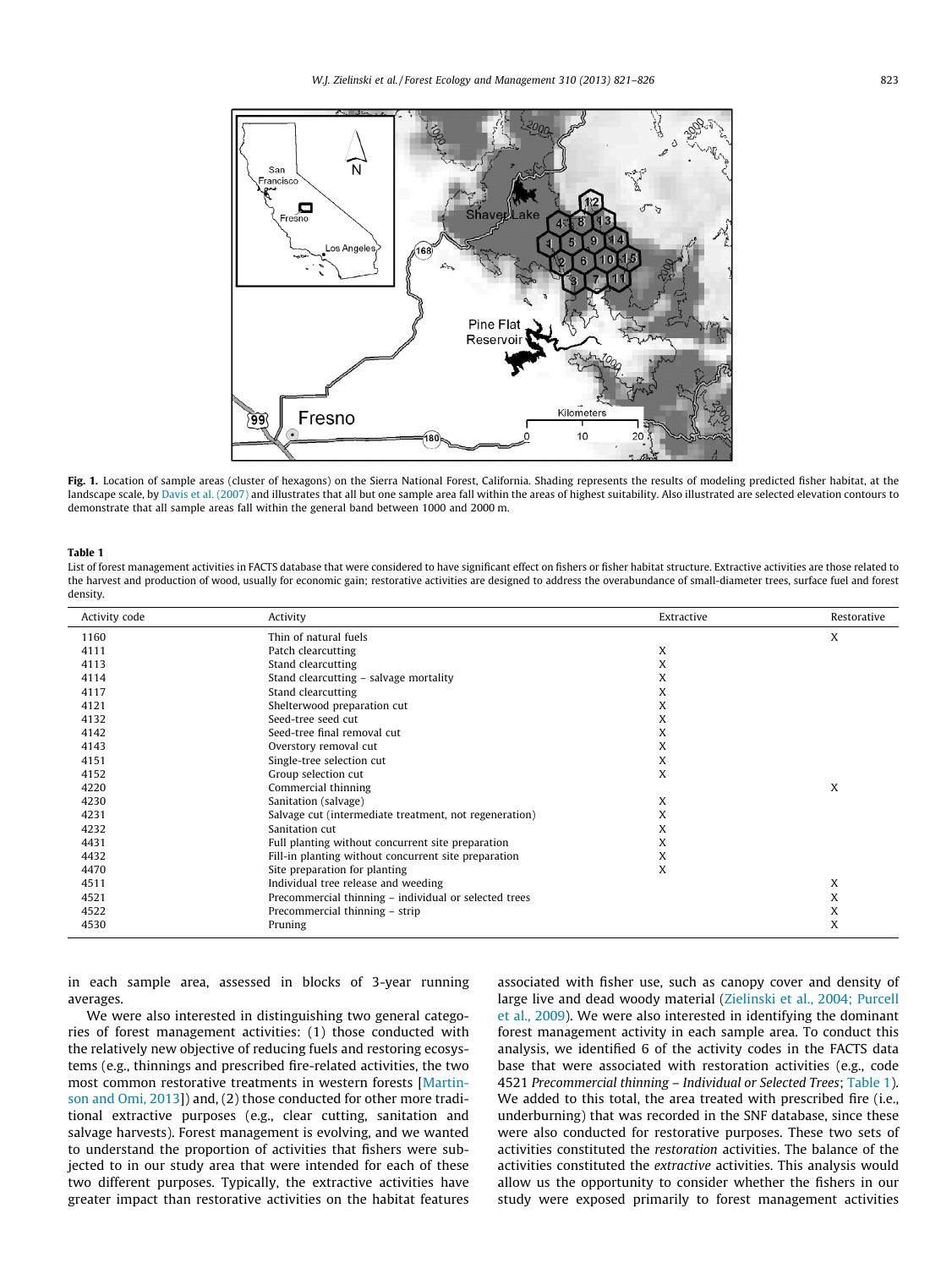emphasized today on public lands, and likely in the near future (i.e., the restorative ones), as compared to the forest management activities more typical of the past (i.e., the extractive ones).

A forest management activity from either source, the FACTS or the SNF prescribed fire database, could spatially overlap any other activity. Thus, the same area could be tallied more than once if a second, but different, activity occurred there. This can occur, for example, when one or more activities are part of a sequence of silvicultural actions, such as when a precommercial thinning precedes a commercial thinning that occurs a few years later in the same stand. Both activities have potential impacts on fishers and their habitat, despite the fact that they occurred in the same area, since they occurred at different times and represent independent disturbance events. One shortcoming of the FACTS database is that some entries in the database represented the general perimeter surrounding a number of smaller subunits that were treated at the same time. These entries included some areas within the boundary that were unaffected by the treatment applied to the subunits. We could not review the thousands of entries to investigate the magnitude of this issue but specialists familiar with the FACTS database suggested that, when this occurred, the boundaries were drawn to minimize the inclusion of unaffected areas (J. Sherlock, Regional Silviculturist, Pacific Southwest Region, USDA Forest Service, pers. comm.). Furthermore, considering the small scale of most treated areas such spatial discrepancies are probably insignificant relative to an individual fisher home range size (mean = 2298 ha, min = 551 ha; Garner (2013)).

# 3. Results

The areas exhibiting the highest use by fishers had an average (SD) of 36.7 (46.3) ha/yr affected by ground-disturbing activities (Table 2). Given that each sample area was  $14 \text{ km}^2$  (1400 ha) this suggests that fishers occupy – at the highest rate of use – places where an average of 2.6% of the area had been disturbed per year. This translates to an average of 7.4 ha of disturbance/year/km<sup>2</sup>  $(47.1 \text{ acres/year/mi}^2)$ . The areas we categorized as moderate use had about the same amount of area affected as the high use areas (37.8 ha/year; Table 2). The sample areas with the lowest fisher use had somewhat higher amount of area affected by treatment per year (49.3 ha/year; Table 2), but none of the categories of fisher use differed in terms of mean hectares of treatment/year  $(F = 0.31, df = 2, p = 0.088).$ 

#### Table 2

Use of 15 sample areas by fishers, as indexed by scat detections, and hectares of each area affected by one or more of the selected forest management activities (see Table 1 for a list of the activities and codes). Fisher relative use was indexed by percent of scat total, from 2007 to 2010, and hectares affected by management were summarized during the period 2000–2011 and derived from the FACTS database and a local database of prescribed burning perimeters from the Sierra National Forest. Percent restorative treatments reflects the percent of the area of each sample area that was affected by treatments that are either prescribed fire or some form of thinning (see Table 1).

| Sample Area                                    |                 | Category of use by fishers |      |      |      |      |                   |                           |      |                      |                       |       |       |       |       |
|------------------------------------------------|-----------------|----------------------------|------|------|------|------|-------------------|---------------------------|------|----------------------|-----------------------|-------|-------|-------|-------|
|                                                |                 | Low use <sup>a</sup>       |      |      |      |      |                   | Moderate use <sup>b</sup> |      |                      | High use <sup>c</sup> |       |       |       |       |
|                                                |                 | 3                          | 8    |      | 12   | 14   | 15                |                           | 6    | 13.                  | 4                     |       |       | 10    | 11    |
| Percent relative use by fishers                | 3.14            | 2.48                       | 2.48 | .98  | 0.33 | 0.7  | 3.8               | 7.93                      | 9.59 | 7.11                 | 11.9                  | 10.74 | 13.72 | 13.88 | 10.25 |
| Mean hectares/yr affected by management        | 134.7           | 107.0                      | 5.0  | 14.7 | 51.2 | 6.0  | 26.5              | 91.2                      | 14.0 | 8.1                  | 11.0                  | 7.9   | 48.3  | 22.3  | 93.9  |
| Dominant Activity Code                         | UB <sup>d</sup> | 4230 <sup>e</sup>          | 4230 | 4230 | UB   | 4521 | 4511 <sup>g</sup> | UB                        | UB   | UB                   | 1160 <sup>h</sup>     | 4511  | 4230  | UB    | UB    |
| Percent Restorative Treatments                 | 81.9            | 2.8                        | 13.0 | 35.1 | 92.9 | 96.1 | 60.7              | 100                       | 55.9 | 100                  | 100                   | 100   | 66.8  | 61.2  | 81.9  |
| Mean (SD) hectares/yr affected, by category of |                 | Low = 49.3 $(51.9)$        |      |      |      |      | Moderate = $37.8$ |                           |      | $High = 36.7 (35.7)$ |                       |       |       |       |       |
| use                                            |                 |                            |      |      |      |      |                   | (46.3)                    |      |                      |                       |       |       |       |       |

Less than 5% use as indexed by scat dog detections.

<sup>b</sup> Between 5% and 10% use as indexed by scat dog detections.

Greater than 10% use as indexed by scat dog detections.

Underburn (from Sierra NF database; no FACTS code).

Sanitation (salvage).

<sup>f</sup> Precommercial thinning.

<sup>g</sup> Individual tree release.

h Thinning natural fuels.

The dominant activities in the sample areas were, in decreasing rank order: underburning, sanitation (salvage) harvest, individual tree release and weeding, and thinning (Table 2). Four of the 5 sample areas with the highest use had dominant activities over the 12-year period that were largely restorative in nature (underburning, thinning or individual tree release); only one had a dominant activity that was extractive (sample area 7: sanitation [salvage]). In most of the sample areas (11 of 15; 73.3%) the majority of affected area was by restorative treatments (Table 2). Interestingly, 3 of the 4 sample areas that were primarily affected by extractive activities were in the low use category (Table 2).

# 4. Discussion

As indexed by scat deposition rates, places where fishers are most common had an average of 2.6% of the area affected by land management activities per year. This includes all relevant forms of disturbance, ranging from timber harvest to methods of fuels reduction, including thinning and prescribed fire. Each of the activities included in this assessment are likely to continue, to varying degrees, in the forests of the southern Sierra Nevada. For this reason, we believe it is pertinent to fisher conservation to represent in this analysis all significant forms of forest management that are likely to affect fisher habitat. However, the most relevant activities are those associated with reducing surface and ladder fuels because these are directly prescribed to address the backlog of areas in need of restoration. A number of authors have proposed methods of spatial optimization to locate and prioritize fuel management activities (e.g., Ager et al., 2013; Finney et al., 2007; Kim et al., 2009; Loehle, 1999). These approaches suggest that non-random (strategic) placement of fuels treatments on the landscape can reduce fire spread rates. The approaches vary, however, in their estimates of the proportion of an area that should be treated with a spatially optimized array of treatments before fire spread rate or ecological goals are achieved. Variation in the amount of area treated is necessary to consider when determining whether fuels treatments applied in this manner need to be applied on more, or less, land than was affected by management within the fisher study areas.

The estimates, by fire modelers, of the necessary amount of area to be treated vary considerably depending on the methods used, the forest type and geographic area, and other factors. Most relevant to our study, however, is the work by Syphard et al. (2011)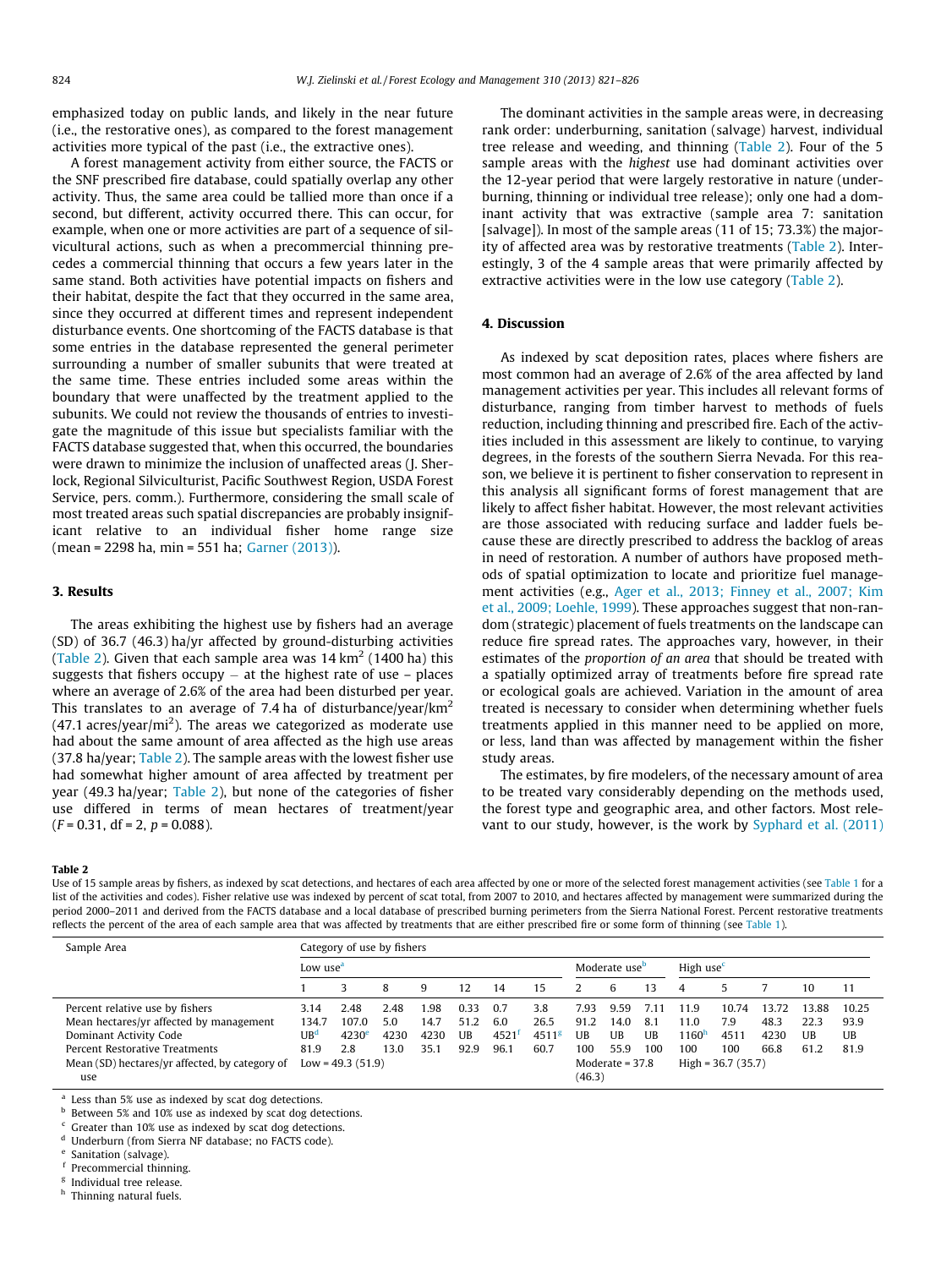who simulated the long-term (50 year) effects of fuels treatments in the same region and forest types where we conducted our fisher surveys. Using spatially dynamic modeling of wildfire, succession and fuels treatments they found that treating 8% of the landscape every 5 years was sufficient to minimize the ecological effects of high-severity fire. This is a smaller percent of area disturbed than we discovered had occurred in our fisher high use areas which, when evaluated over a 5-year period (i.e.,  $13.0\%$  [2.6%  $\times$  5]). This suggests that fishers may tolerate the amount of treatments that Syphard et al. (2011) predicted were necessary to reduce fire spread rates in fire-suppressed forests. Other fire modelers, however, report that a larger proportion of the landscape must be treated to reduce fire severity. For example, Schmidt et al. (2008), simulating fire in the California Cascades, estimated that strategically placed fuels treatments are best at reducing fire spread rate and fire intensity when at least 20–27% of the landscape is treated. If we assume that this can be implemented in 5 years, this higher estimate represents about twice the area that fishers in the high use areas were exposed to and appeared to tolerate. In sum, if the fire modeling results of Syphard et al. (2011) are realistic, then fishers may tolerate the extent of restorative activities necessary to address the threat of uncharacteristically severe fire. If, however, it is necessary to treat much more than 13% of the landscape in 5 years, as suggested by the work of Schmidt et al. (2008), this may put fisher habitat and fisher use of these areas at risk. We emphasize that our results, in terms of fisher tolerance of treatments, very much depend on the rate at which treatments are applied.

Importantly, in most of the sample areas (11 of 15) the dominant treatments were restorative (i.e., underburning or some form of thinning) rather than extractive. And, when averaged over all sample areas, restorative treatments comprised 69.9% of all affected acres. This suggests that, over the period that treatments were quantified (2000–2011), the landscapes were being affected by – and fishers were primarily exposed to – the types of treatments that will characterize future forest management. Had the majority of treatments instead been largely extractive in nature (e.g., clear cutting, shelterwood harvest, sanitation harvest) they would have been less representative of the treatments we expect in the future. Future treatments, especially on public lands, will more likely be restorative than extractive. We were particularly encouraged by the fact that in 4 of 5 of the high use areas either thinning or underburning were the dominant activities, often representing more than 60% of the affected area. That fishers occupy at the highest rates the areas where restorative forestry activities have been applied suggests that if these activities are applied at rates that do not exceed about 13% of an area in 5 years – and individual, critical structures are identified and retained on the landscape - fishers should occupy areas with this extent and rate of disturbance.

The index of fisher use was lowest in sample areas that had somewhat greater average area treated each year (49.3 ha/year) compared to areas with moderate or high use (37.8 and 36.7 ha, respectively). This suggests that as the area treated increases, fishers may respond by using these areas less frequently. In addition, 3 of the 7 low use sample areas were dominated by an extractive activity (i.e., sanitation [salvage] harvest), which typically has more intensive effects on habitat elements of importance to fishers, whereas almost all (7 of 8) of the sample areas with moderate or high use by fishers had restorative activities as the dominant treatments, which are typically less intensive. These lines of evidence suggest that fishers may spend less time, or at least deposit fewer scats, in areas that have received more treatment and where the treatment is more intensive. Garner (2013), also working in our study area, found that although fishers avoided using treated areas when resting and foraging, they showed no aversion to including treated areas within their home ranges. More work is necessary to explore whether there is a threshold of area of treatment, above which discourages fisher use, and how the type of treatment (extractive or restorative), and the spatial and temporal extent of treatment affect the use by fishers. We also recommend that future work explore the interaction of measures of habitat quality with the amount of area treated, as areas with higher quality habitat may be able to sustain more treatment before they become unsuitable. We note, however, that variation in modeled habitat suitability was unlikely to explain variation in our indices of fisher use, given that most sample areas were predicted to be of high suitability (Fig. 1).

This was a post-hoc analysis, using data not specifically collected for this purpose and we only addressed one part of a full analysis of treatment effects on fishers. A more thorough evaluation of management impacts would include assessing the variable intensity of disturbance associated with different management actions, the potential variation in the application of treatments (e.g., topographic placement of treatments, seasonal variation in the effects of prescribed fire), and the importance of retaining functional habitat connectivity among treated patches. Future studies could take advantage of the efficiency of sampling for scats using dogs but expand the sampling or use other designs (e.g., before/after, control treatment). Additional steps would be necessary before we would establish standards or guidelines for the maximum area of treatment that is consistent with fisher conservation. For example, low intensity underburns are, technically, a disturbance but they appear to have minimal effects on fisher behavior outside the denning (reproductive) period (C. Thompson, pers. obs.) and may improve long-term habitat viability by promoting regrowth and forest heterogeneity (Hessburg et al., 2005, 2007; Taylor and Skinner, 2003; Zald et al., 2008). However, smoke in den cavities during critical denning periods may be a potential hazard to the development of neonatal fishers (C. Thompson, unpubl. data), suggesting that the timing of restorative activities may be important. It is also critical to identify and retain essential habitat features, such as large decadent trees, that are rare across the landscape and known to be of high value (Weir et al., 2012). The numbers presented here, however, represent a starting point for future research, and indicate that effective fuel management and the conservation of closed-canopy species such as the fisher may be compatible.

### Acknowledgments

We thank J. Sherlock for his interpretation of the FACTS database and R. Green, B. Nichols, W. Watts, S. Rossler, T. Smith, Z. Stoll, Z. Miller, S. Brink, N. Hebert, T. Brickley, C. Indelicato, and J. Banaszak for help in the field. Prescribed fire data was provided by C. Ballard of the Sierra National Forest, High Sierra District. S. Wasser, H. Smith and B. Marks of the University of Washington's Center for Conservation Biology were integral in completing the detector dog surveys, along with their dogs: Frehly, Marvin, and Haley. Genetic analysis was conducted at the USFS Rocky Mountain Wildlife Genetics Laboratory under the supervision of M. Schwartz and K. Pilgrim. The research was financially supported by the Pacific Southwest Region and the Pacific Southwest Research Station of the USDA Forest Service.

### References

[Ager, A.A., Vaillant, N.M., McMahan, A., 2013. Restoration of fire in managed forests:](http://refhub.elsevier.com/S0378-1127(13)00642-7/h0005) [a model to prioritize landscapes and analyze tradeoffs. Ecosphere 42, 29](http://refhub.elsevier.com/S0378-1127(13)00642-7/h0005).

[Aubry, K.B., Raley, C.M., Buskirk, S.W., Zielinski, W.J., Schwartz, M.K., Golightly, R.T.,](http://refhub.elsevier.com/S0378-1127(13)00642-7/h0010) [Purcell, K.L., Weir, R.D., Yaeger, J.S., 2013. Meta-analysis of habitat selection at](http://refhub.elsevier.com/S0378-1127(13)00642-7/h0010) [resting sites by fishers in the Pacific coastal states and provinces. Journal of](http://refhub.elsevier.com/S0378-1127(13)00642-7/h0010) [Wildlife Management 77, 965–974.](http://refhub.elsevier.com/S0378-1127(13)00642-7/h0010)